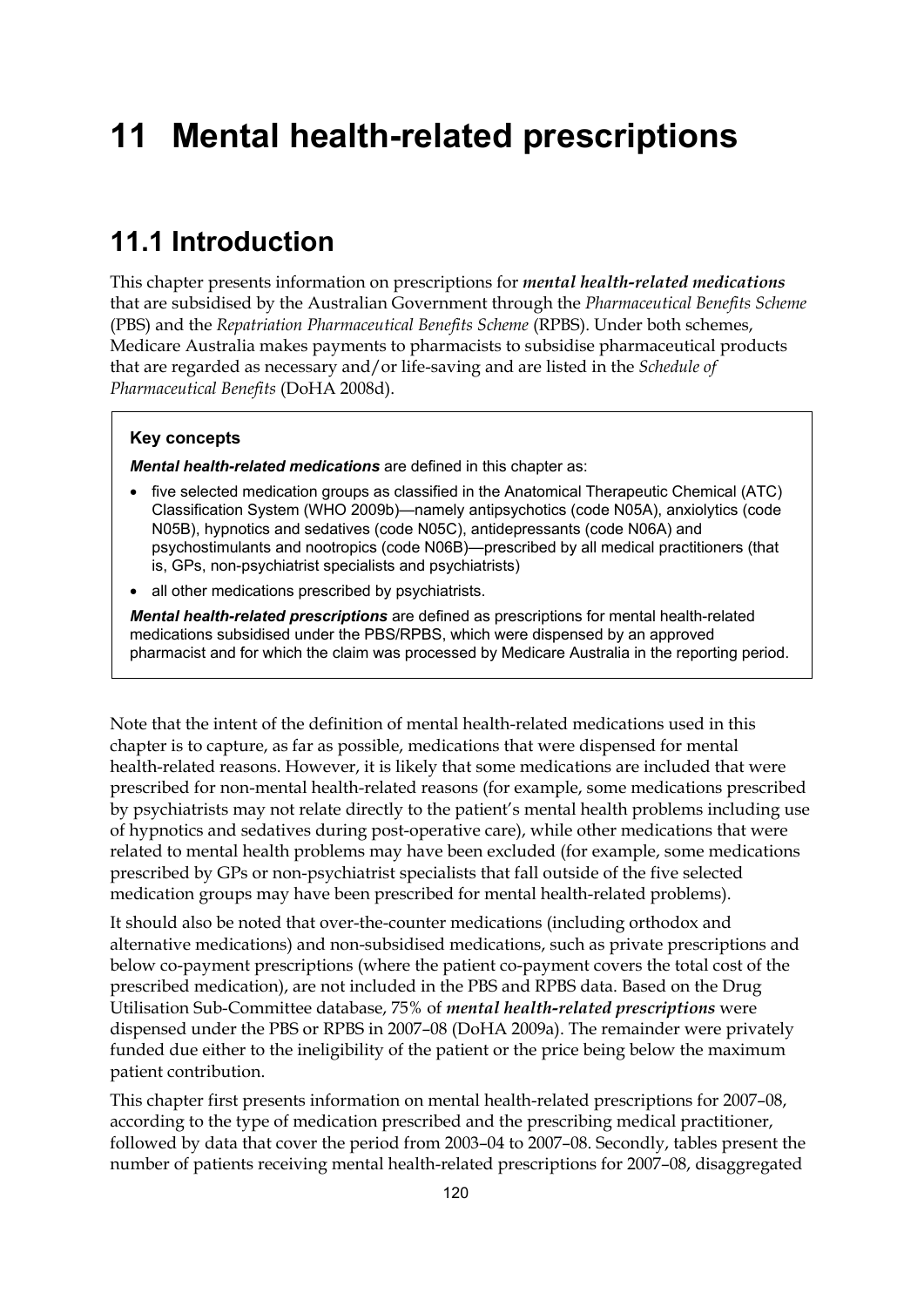by demographic characteristics and area of residence, as well as by prescribing medical practitioner and type of medication prescribed. The latter is also presented in time series format for the period from 2003–04 to 2007–08.

The number of prescriptions issued through community pharmacies that are not covered by the PBS and RPBS is estimated through the Pharmacy Guild Survey (AIHW 2007b). These survey data are combined with PBS and RPBS data from Medicare Australia in the Drug Utilisation Sub-Committee (DUSC) database. This database estimates that the total number of community dispensed prescriptions for mental health-related ATC groups in 2007–08 was about 27 million (see Appendix Table A1.5). For further information on the PBS and RPBS, the DUSC database, and about data on medications covered by these schemes, refer to Appendix 1.

Related data on expenditure on medications under the PBS and RPBS are presented in Chapter 14 of this publication.

In interpreting the information provided in this chapter, note that individual prescriptions will vary in the number of doses, the strength of each individual dose and the type of preparation (such as tablets or injections).

Each of the pharmaceutical products subsidised through the PBS or RPBS is listed in the *Schedule of Pharmaceutical Benefits* (DoHA 2008d). The coding of the pharmaceutical products in this schedule is based on the Anatomical Therapeutic Chemical (ATC) Classification System, defined by the World Health Organization (WHO 2009b). This classification assigns therapeutic drugs to different groups according to the organ or system on which they act, as well as their therapeutic and chemical characteristics. In Table 11.1, the five selected medication groups that have been defined as mental health-related are briefly described.

| ATC code          | Drug groups                        | Brief description of effects and indications                                                                                                                                                                                       |
|-------------------|------------------------------------|------------------------------------------------------------------------------------------------------------------------------------------------------------------------------------------------------------------------------------|
| <b>N05</b>        | <b>Psycholeptics</b>               | A group of drugs that tranguilises (central nervous system depressants)                                                                                                                                                            |
| <b>N05A</b>       | Antipsychotics                     | Drugs used to treat symptoms of psychosis (a severe mental disorder<br>characterised by loss of contact with reality, delusions and hallucinations).<br>common in conditions such as schizophrenia, mania and delusional disorder. |
| N <sub>05</sub> B | Anxiolytics                        | Drugs prescribed to treat symptoms of anxiety.                                                                                                                                                                                     |
| <b>N05C</b>       | Hypnotics and sedatives            | Hypnotic drugs are used to induce sleep and treat severe insomnia.                                                                                                                                                                 |
|                   |                                    | Sedative drugs are prescribed to reduce excitability or anxiety.                                                                                                                                                                   |
| N06               | <b>Psychoanaleptics</b>            | A group of drugs that stimulates the mood (central nervous system<br>stimulants)                                                                                                                                                   |
| <b>N06A</b>       | Antidepressants                    | Drugs used to treat the symptoms of clinical depression.                                                                                                                                                                           |
| N06B              | Psychostimulants and<br>nootropics | Agents used for attention-deficit hyperactivity disorder (ADHD) and to improve<br>impaired cognitive abilities (nootropics).                                                                                                       |

**Table 11.1: Drug groups defined for this report as mental health-related medications in the PBS/RPBS data**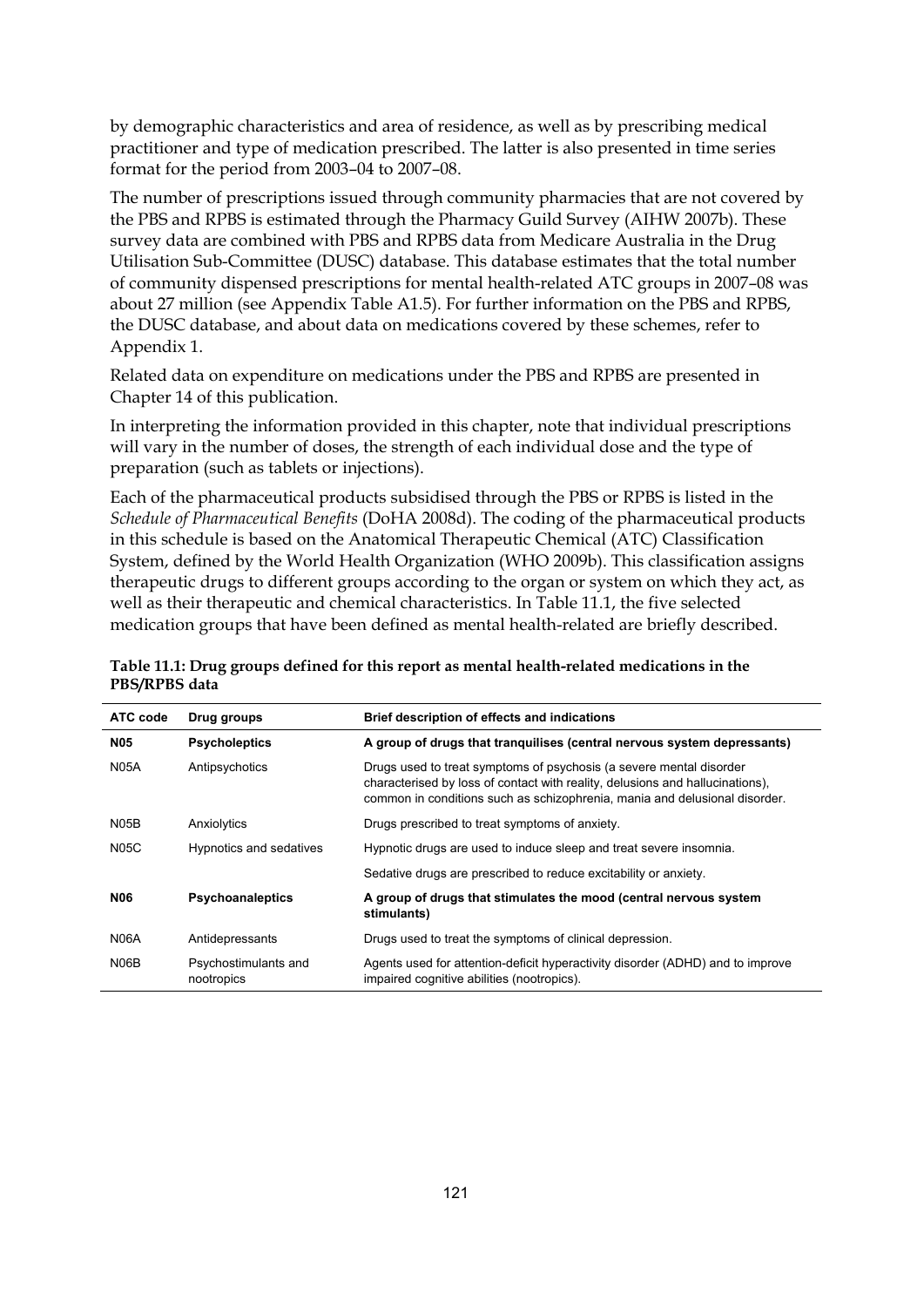# **11.2 Prescriptions**

This section presents information on the number and type of mental health-related prescriptions that were subsidised under the PBS and RPBS. In interpreting this information, note that a person may have obtained several subsidised mental health-related prescriptions during the period covered. Information on the number of people receiving mental health-related prescriptions is presented in the following section.

In 2007–08, there were 184.7 million PBS/RPBS-subsidised prescriptions for medications, of which 20.4 million (11.0%) were for mental health-related medications (Table 11.2). This is equivalent to 962 mental health-related prescriptions per 1,000 population (Table 11.3).

Of the 20.4 million mental health-related prescriptions, the great majority (85.6%) were provided by GPs, with another 9.4% being prescribed by psychiatrists and 4.9% by non-psychiatrist specialists.

Most of the 20.4 million prescriptions were for antidepressant medication (57.2%, or 11.7 million), followed by anxiolytics (15.6%), hypnotics and sedatives (13.0%) and antipsychotics (10.9%).

| ATC group (code)                          | General<br>practitioners | Non-psychiatrist<br>specialists | <b>Psychiatrists</b> | Total <sup>(b)</sup> | Total<br>(per<br>cent) |
|-------------------------------------------|--------------------------|---------------------------------|----------------------|----------------------|------------------------|
| Antipsychotics (N05A) <sup>(c)</sup>      | 1,603,542                | 183,694                         | 421,898              | 2,211,209            | 10.9                   |
| Anxiolytics (N05B)                        | 2,950,696                | 88,003                          | 137,423              | 3,179,289            | 15.6                   |
| Hypnotics and sedatives (N05C)            | 2,505,034                | 84,038                          | 52,088               | 2,643,327            | 13.0                   |
| Antidepressants (N06A)                    | 10,309,722               | 391,091                         | 944.228              | 11,657,069           | 57.2                   |
| Psychostimulants and<br>nootropics (N06B) | 57.134                   | 259.170                         | 76.058               | 392.502              | 1.9                    |
| Other ATC groups <sup>(d)</sup>           | $\sim$ $\sim$            | $\ddot{\phantom{0}}$            | 285,830              | 285,830              | 1.4                    |
| <b>Total</b>                              | 17,426,128               | 1,005,996                       | 1,917,525            | 20,369,226           | $\sim$ $\sim$          |
| Total (per cent)                          | 85.6                     | 4.9                             | 9.4                  | $\sim$               | 100.0                  |

| Table 11.2: Mental health-related prescriptions, by type of medication prescribed <sup>(a)</sup> and prescribing |  |
|------------------------------------------------------------------------------------------------------------------|--|
| medical practitioner, 2007-08                                                                                    |  |

(a) Classified according to the ATC Classification System (WHO 2009b). Does not include public hospital prescriptions dispensed through Section 100 arrangements, in particular for Clozapine.

(b) Includes prescriptions where the prescriber's specialty was unknown.

(c) Includes Clozapine dispensed through Section 100 arrangements by private hospitals but not by public hospitals.

(d) Includes other N codes as well as other ATC medication groups as presented in Table 11.4. Note that data for other ATC groups prescribed by GPs and non-psychiatrist specialists are not presented because they are not included in the definition of mental health-related medications.

*Source: Pharmaceutical Benefits Scheme* and *Repatriation Pharmaceutical Benefits Scheme* data (DoHA).

There was some variation in the number and type of mental health-related medications prescribed across states and territories in 2007–08 (Table 11.3). The rate of prescriptions per 1,000 population was relatively low in the Australian Capital Territory (684 per 1,000 population) and New South Wales and Western Australia were also below the national average of 962 prescriptions per 1,000 population. In contrast, Tasmania and South Australia had considerably higher rates of prescriptions than the national average (1,314 and 1,155 prescriptions per 1,000 population, respectively) while Victoria and Queensland were also above average.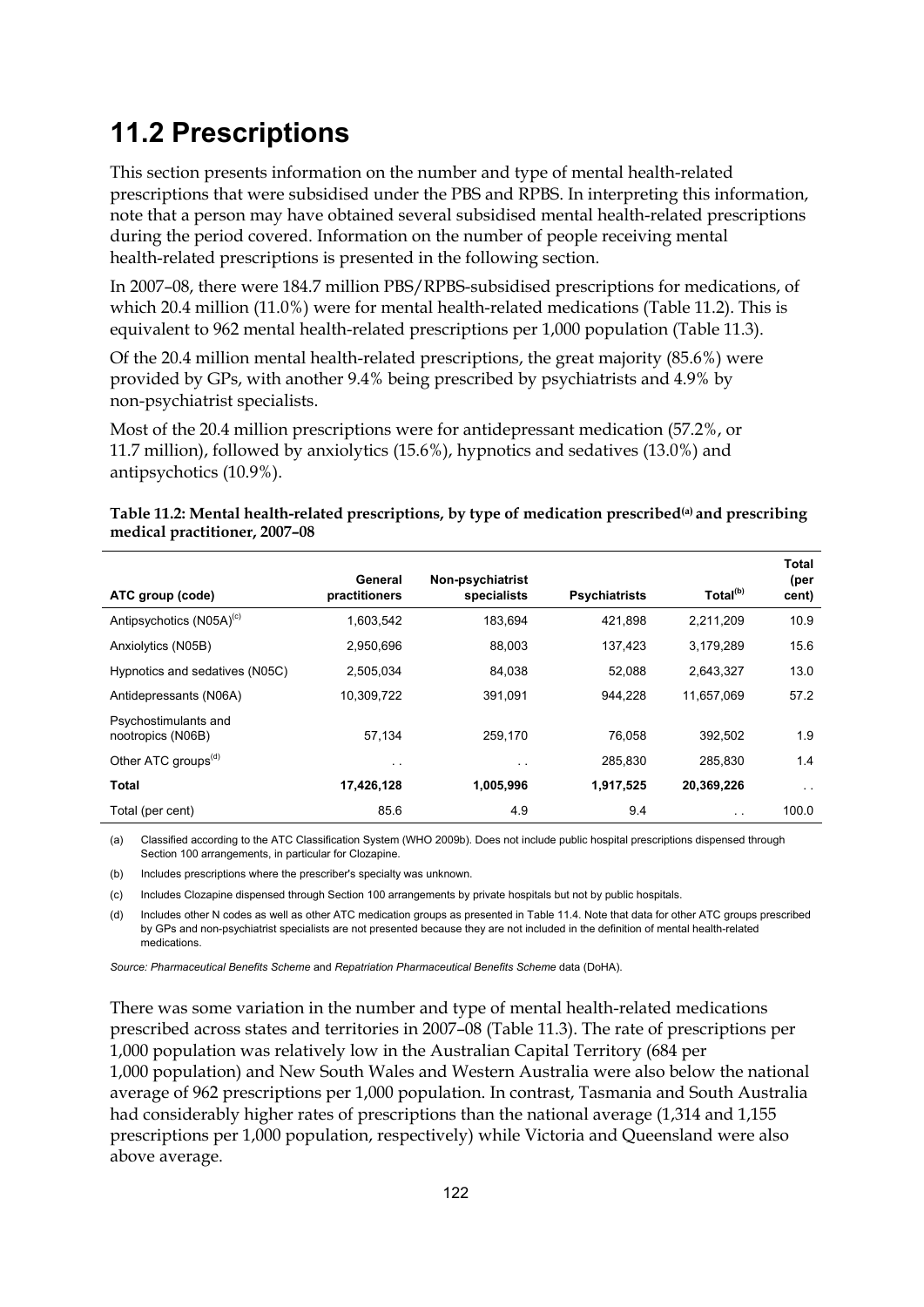Regarding the distribution of mental health-related prescriptions across the ATC groups, Tasmanian providers prescribed a higher proportion of anxiolytics than the national average (21.0% compared with 15.6% for Australia) and a lower proportion of antipsychotics (7.3% compared with 10.9% for Australia) while providers in the Australian Capital Territory and the Northern Territory prescribed higher proportions of antidepressants (62.5% and 61.2%, respectively compared with 57.2% for Australia) and Western Australian providers prescribed a higher proportion of psychostimulants and nootropics (3.6% compared with 1.9% for Australia).

Most jurisdictions showed the same relationships between the type of mental health-related medication and the medical practitioner who provided the prescription. Exceptions include the Northern Territory, which had a higher proportion of antipsychotic prescriptions provided by non-psychiatrist specialists than the national average (24.6% compared with 8.3% for Australia), and the Australian Capital Territory, which had a higher proportion of antipsychotic prescriptions provided by psychiatrists (28.0% compared with 19.1% for Australia). Queensland and the Northern Territory also had higher proportions of psychostimulant and nootropic prescriptions provided by GPs than the national average (33.6% and 26.5%, respectively, compared with 14.6% for Australia) while the Northern Territory and Tasmania had a lower proportion provided by psychiatrists (3.3% and 9.6%, respectively, compared with 19.4% for Australia). Victoria, New South Wales, Tasmania and the Northern Territory had a higher proportion of psychostimulant and nootropic prescriptions provided by non-psychiatrist specialists than the national average (70% and over compared with 66.0% for Australia).

Table 11.4 shows the trends in the prescription of mental health-related medications over the five years from 2003–04 to 2007–08.

Overall, mental health-related prescriptions decreased from 20.7 million in 2003–04 to 20.4 million in 2007–08, at an annual average rate of 0.4%. The rate of prescriptions (per 1,000 population) declined from 1,035 in 2003–04 to 962 in 2007–08 at an average annual rate of 1.8%. There were increases in the number of psychostimulants and nootropics, and antipsychotics prescribed (on average by 12.0% and 8.7% per year, respectively). However, prescriptions for hypnotics and sedatives decreased on average by 3.5% per year, while prescriptions for anxiolytics, antidepressants and other medications prescribed by psychiatrists decreased on average by around 1% per year.

The biggest increase in prescription of a particular ATC group by a provider type was for the prescription of psychostimulants and nootropics by non-psychiatrist specialists, which rose by an average annual rate of change of 17.9%. GPs also increased their prescribing of this group, which covers attention-deficit hyperactivity disorder (ADHD) medications, by 11.1% per year. The prescription of antipsychotics by non-psychiatrist specialists also saw a substantial increase of 16.3% per year.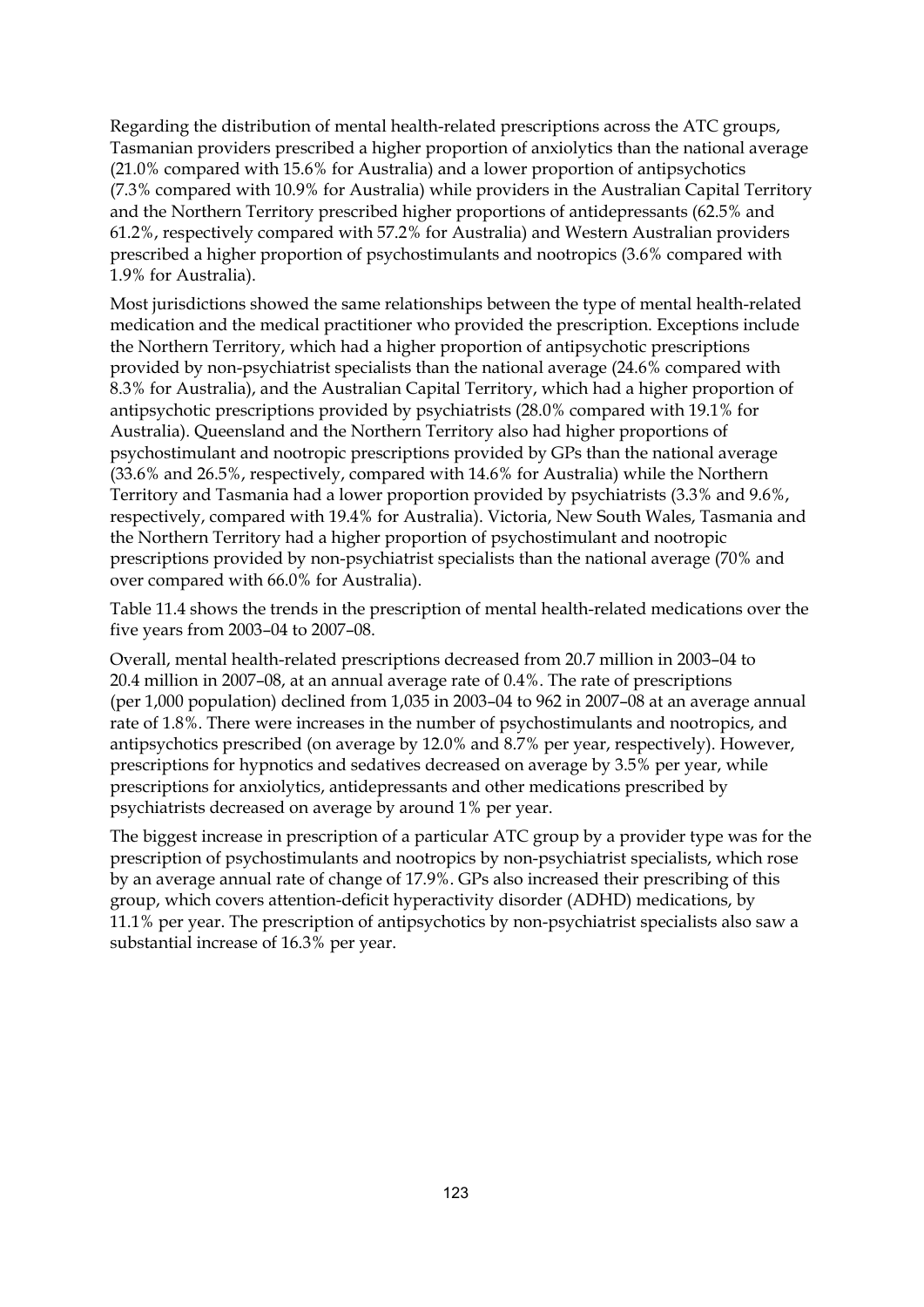|                                               | <b>NSW</b>                                | Vic       | Qld       | <b>WA</b>                                                    | <b>SA</b>                 | Tas     | <b>ACT</b> | <b>NT</b>   | Australia  |  |
|-----------------------------------------------|-------------------------------------------|-----------|-----------|--------------------------------------------------------------|---------------------------|---------|------------|-------------|------------|--|
|                                               | Antipsychotics including Clozapine (N05A) |           |           |                                                              |                           |         |            |             |            |  |
| General                                       |                                           |           |           |                                                              |                           |         |            |             |            |  |
| practitioners                                 | 541,060                                   | 438,135   | 282,250   | 125,167                                                      | 156,617                   | 37,143  | 17,765     | 5,334       | 1,603,542  |  |
| Non-psychiatrist                              |                                           |           |           |                                                              |                           |         |            |             |            |  |
| specialists                                   | 38,332                                    | 74,048    | 35,711    | 20,602                                                       | 8,255                     | 2,581   | 2,023      | 2,142       | 183,694    |  |
| Psychiatrists                                 | 142,444                                   | 127,582   | 72,418    | 24,499                                                       | 38,356                    | 7,513   | 7,862      | 1,222       | 421,898    |  |
| Subtotal <sup>(c)</sup>                       | 722,762                                   | 640,020   | 390,595   | 170,376                                                      | 203,346                   | 47,272  | 28,065     | 8,700       | 2,211,209  |  |
|                                               |                                           |           |           |                                                              | <b>Anxiolytics (N05B)</b> |         |            |             |            |  |
| General                                       |                                           |           |           |                                                              |                           |         |            |             |            |  |
| practitioners                                 | 812,735                                   | 845,941   | 605,353   | 233,337                                                      | 289,888                   | 129,830 | 26,439     | 7,137       | 2,950,696  |  |
| Non-psychiatrist<br>specialists               | 20,563                                    | 29,149    | 18,947    | 7,713                                                        | 8,850                     | 1,987   | 519        | 275         | 88,003     |  |
| Psychiatrists                                 | 33,821                                    | 47,427    | 29,858    | 7,347                                                        | 12,706                    | 4,857   | 1,087      | 316         | 137,423    |  |
| Subtotal <sup>(c)</sup>                       | 869,250                                   | 922,668   | 654,585   | 248,554                                                      | 311,548                   | 136,735 | 28,164     | 7,745       | 3,179,289  |  |
|                                               |                                           |           |           | Hypnotics and sedatives (N05C)                               |                           |         |            |             |            |  |
|                                               |                                           |           |           |                                                              |                           |         |            |             |            |  |
| General<br>practitioners                      | 783,279                                   | 649,894   | 481,240   | 241,091                                                      | 237,684                   | 85,674  | 20,238     | 5,872       | 2,505,034  |  |
| Non-psychiatrist                              |                                           |           |           |                                                              |                           |         |            |             |            |  |
| specialists                                   | 22,314                                    | 26,186    | 17,584    | 9,250                                                        | 6,448                     | 1,431   | 580<br>671 | 244<br>89   | 84,038     |  |
| Psychiatrists                                 | 12,458                                    | 15,563    | 12,374    | 4,080                                                        | 5,593                     | 1,256   |            |             | 52,088     |  |
| Subtotal <sup>(c)</sup>                       | 819,619                                   | 691,731   | 511,393   | 254,554                                                      | 249,781                   | 88,393  | 21,575     | 6,214       | 2,643,327  |  |
|                                               |                                           |           |           |                                                              | Antidepressants (N06A)    |         |            |             |            |  |
| General                                       |                                           |           |           |                                                              |                           |         |            |             |            |  |
| practitioners                                 | 3,143,411                                 | 2,531,368 | 2,194,993 | 1,024,186                                                    | 917,418                   | 331,540 | 130,045    | 36,602      | 10,309,722 |  |
| Non-psychiatrist<br>specialists               | 99,998                                    | 120,231   | 85,150    | 46.706                                                       | 25,039                    | 8,137   | 3,589      | 2,240       | 391,091    |  |
| Psychiatrists                                 | 276,121                                   | 265,216   | 201,198   | 82,216                                                       | 86,403                    | 20,096  | 11,162     | 1,786       | 944,228    |  |
| Subtotal <sup>(c)</sup>                       | 3,527,702                                 | 2,917,452 | 2,482,685 | 1, 153, 725                                                  | 1,029,130                 | 359,873 | 145,598    | 40,714      | 11,657,069 |  |
|                                               |                                           |           |           | Psychostimulants and nootropics (N06B)                       |                           |         |            |             |            |  |
| General                                       |                                           |           |           |                                                              |                           |         |            |             |            |  |
| practitioners                                 | 9,568                                     | 4,276     | 23,989    | 11,433                                                       | 4,990                     | 1,665   | 642        | 571         | 57,134     |  |
| Non-psychiatrist                              |                                           |           |           |                                                              |                           |         |            |             |            |  |
| specialists                                   | 109,969                                   | 53,632    | 37,057    | 31,562                                                       | 11,241                    | 10,387  | 3,824      | 1,498       | 259,170    |  |
| Psychiatrists                                 | 20,847                                    | 9,835     | 10,406    | 26,503                                                       | 5,149                     | 1,282   | 1,965      | 71          | 76,058     |  |
| Subtotal <sup>(c)</sup>                       | 140,454                                   | 67,758    | 71,473    | 69,507                                                       | 21,385                    | 13,338  | 6,436      | 2,151       | 392,502    |  |
|                                               |                                           |           |           | Other medications prescribed by psychiatrists <sup>(d)</sup> |                           |         |            |             |            |  |
| Psychiatrists                                 | 82,895                                    | 83,053    | 64,150    | 21,629                                                       | 24,232                    | 5,588   | 3,264      | 1,008       | 285,830    |  |
| Total <sup>(c)</sup>                          | 6,162,682                                 | 5,322,682 | 4,174,881 | 1,918,345                                                    | 1,839,422                 | 651,199 | 233,102    | 66,532      | 20,369,226 |  |
| Rate (per 1,000<br>population) <sup>(e)</sup> | 890                                       | 1,015     | 987       | 900                                                          | 1,155                     | 1,314   | 684        | $306^{(f)}$ | 962        |  |
|                                               |                                           |           |           |                                                              |                           |         |            |             |            |  |

**Table 11.3: Mental health-related prescriptions, by type of medication prescribed(a) and prescribing medical practitioner, states and territories(b), 2007–08** 

(a) Classified according to the ATC Classification System (WHO 2009b). Does not include public hospital prescriptions dispensed through Section 100 arrangements, in particular for Clozapine.

(b) State/territory is based on the patient's residential address. If the patient's address is unknown, the state or territory of the supplying pharmacy is used. A small number of records for which state/territory is unknown appear only in the Australia column.

(c) Includes prescriptions where the prescriber's specialty was unknown.

(d) Includes other N codes as well as other ATC medication groups. Note that data for other ATC groups prescribed by GPs and non-psychiatrist specialists are not presented because they are not included in the definition of mental health-related medications.

(e) Crude rate based on the preliminary Australian estimated resident population as at 31 December 2007.

(f) A substantial proportion of the Australian Government subsidy of pharmaceuticals in the Northern Territory is funded through the Aboriginal Health Services program, which is supplied through the Aboriginal Health Services and not through the usual PBS payment systems (DoHA 2008a).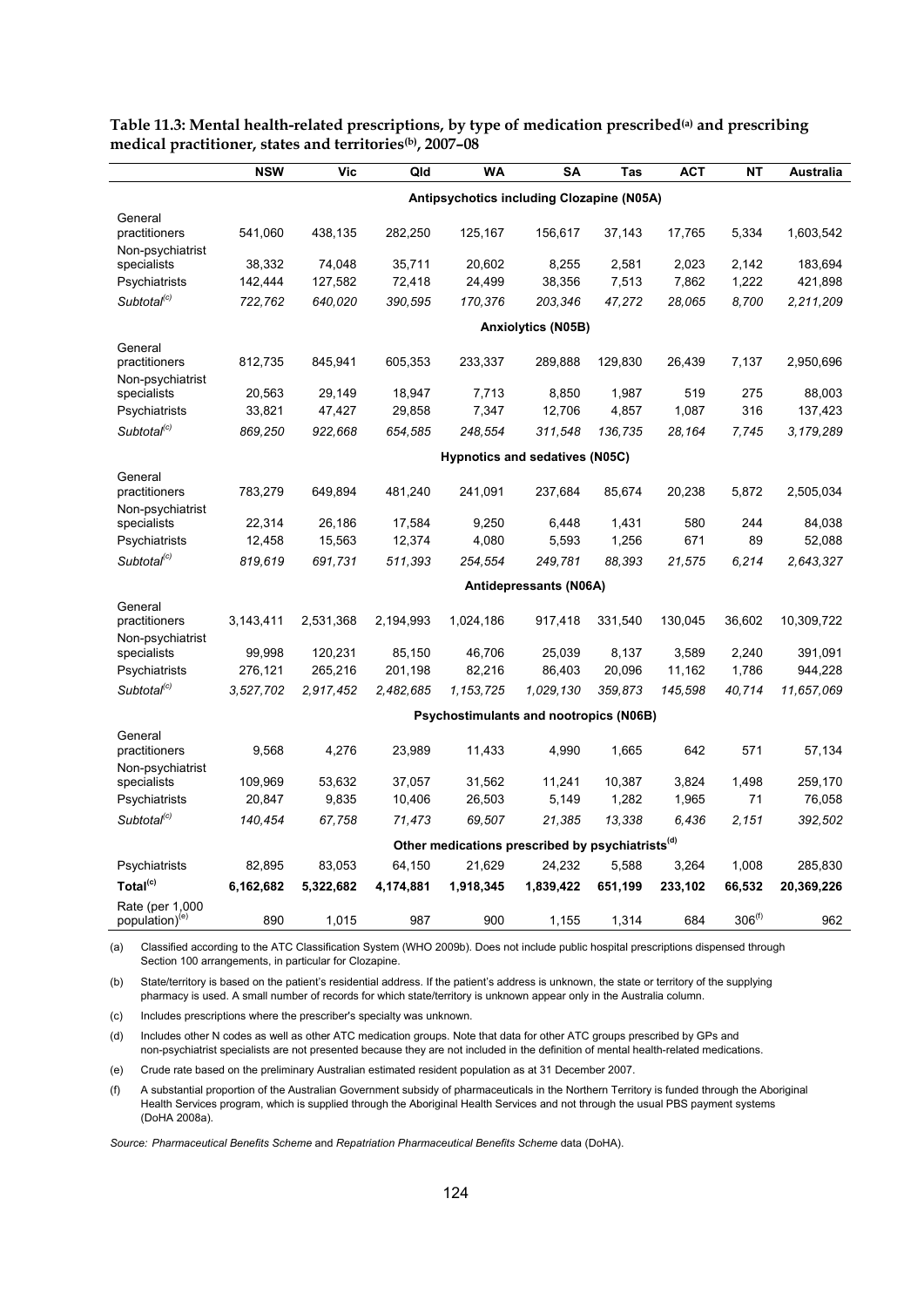| <b>Medication prescribed/</b>                                |              |             |             |             |            | Average<br>annual<br>change |
|--------------------------------------------------------------|--------------|-------------|-------------|-------------|------------|-----------------------------|
| prescriber                                                   | 2003-04      | 2004-05     | 2005-06     | 2006-07     | 2007-08    | (per cent)                  |
| Antipsychotics including Clozapine (N05A)                    |              |             |             |             |            |                             |
| General practitioners                                        | *1,166,841   | *1,227,712  | *1,340,445  | *1,450,377  | 1,603,542  | 8.3                         |
| Non-psychiatrist specialists                                 | *100,476     | *110,866    | *134,925    | *152,808    | 183,694    | 16.3                        |
| Psychiatrists                                                | *309,143     | *334,539    | *368,469    | *389,997    | 421,898    | 8.1                         |
| Subtotal <sup>(b)</sup>                                      | *1,582,039   | *1,677,579  | *1,848,871  | *1,996,375  | 2,211,209  | 8.7                         |
| <b>Anxiolytics (N05B)</b>                                    |              |             |             |             |            |                             |
| General practitioners                                        | 3,110,660    | 3,117,091   | 3,060,719   | 3,037,662   | 2,950,696  | $-1.3$                      |
| Non-psychiatrist specialists                                 | 75,753       | 80,868      | 84,636      | 85,216      | 88,003     | 3.8                         |
| Psychiatrists                                                | 149,124      | 147,707     | 142,263     | 141,540     | 137,423    | $-2.0$                      |
| Subtotal <sup>(b)</sup>                                      | 3.341.964    | 3,349,889   | 3,292,480   | 3,268,587   | 3,179,289  | $-1.2$                      |
| Hypnotics and sedatives (N05C)                               |              |             |             |             |            |                             |
| General practitioners                                        | 2,888,136    | 2,848,365   | 2,726,783   | 2,632,598   | 2,505,034  | $-3.5$                      |
| Non-psychiatrist specialists                                 | 88,786       | 88,245      | 87,303      | 85,360      | 84,038     | $-1.4$                      |
| Psychiatrists                                                | 64,380       | 61,629      | 57,594      | 54,435      | 52,088     | $-5.2$                      |
| Subtotal <sup>(b)</sup>                                      | 3.045.796    | 3,001,438   | 2,875,194   | 2,775,440   | 2,643,327  | $-3.5$                      |
| Antidepressants (N06A)                                       |              |             |             |             |            |                             |
| General practitioners                                        | 10,666,972   | 11,249,261  | 10,869,136  | 10,642,397  | 10,309,722 | $-0.8$                      |
| Non-psychiatrist specialists                                 | 403,139      | 408,700     | 401,446     | 391,199     | 391,091    | $-0.8$                      |
| Psychiatrists                                                | 1,070,005    | 1,082,196   | 1,029,864   | 1,004,580   | 944,228    | $-3.1$                      |
| Subtotal <sup>(b)</sup>                                      | 12, 184, 282 | 12,774,177  | 12,327,048  | 12,056,443  | 11,657,069 | $-1.1$                      |
| Psychostimulants and nootropics (N06B)                       |              |             |             |             |            |                             |
| General practitioners                                        | 37,453       | 38,688      | 44,293      | 48,906      | 57,134     | 11.1                        |
| Non-psychiatrist specialists                                 | 134,319      | 122,732     | 144,145     | 155,341     | 259,170    | 17.9                        |
| Psychiatrists                                                | 76,809       | 71,623      | 66,180      | 69,984      | 76,058     | $-0.2$                      |
| Subtotal <sup>(b)</sup>                                      | 249,402      | 233,603     | 254,966     | 274,413     | 392,502    | 12.0                        |
| Other medications prescribed by psychiatrists <sup>(c)</sup> |              |             |             |             |            |                             |
| Psychiatrists                                                | *299,126     | *301,204    | *291,879    | *290,679    | 285,830    | $-1.1$                      |
| Total <sup>(b)</sup>                                         | *20,702,609  | *21,337,890 | *20,889,938 | *20,661,937 | 20,369,226 | $-0.4$                      |
| Rate (per 1,000 population) <sup>(d)</sup>                   | 1,035        | 1,054       | 1,017       | 991         | 962        | $-1.8$                      |

**Table 11.4: Mental health-related prescriptions, by type of medication prescribed(a) and prescribing medical practitioner, 2003–04 to 2007–08** 

(a) Classified according to the ATC Classification System (WHO 2009b). Does not include public hospital prescriptions dispensed through Section 100 arrangements, in particular for Clozapine.

(b) Includes prescriptions where the prescriber's specialty was unknown.

(c) Includes other N codes as well as other ATC medication groups as presented in Table 11.5. Note that data for other ATC groups prescribed by GPs and non-psychiatrist specialists are not presented because they are not included in the definition of mental health-related medications.

(d) Crude rate based on the preliminary Australian estimated resident population as at 31 December of the reference year.

\* Differences in figures reported in previous years caused by item 1330 *Tetrabenazine* which was classified previously to N05A and is now classified to N07X *Other nervous system drugs*.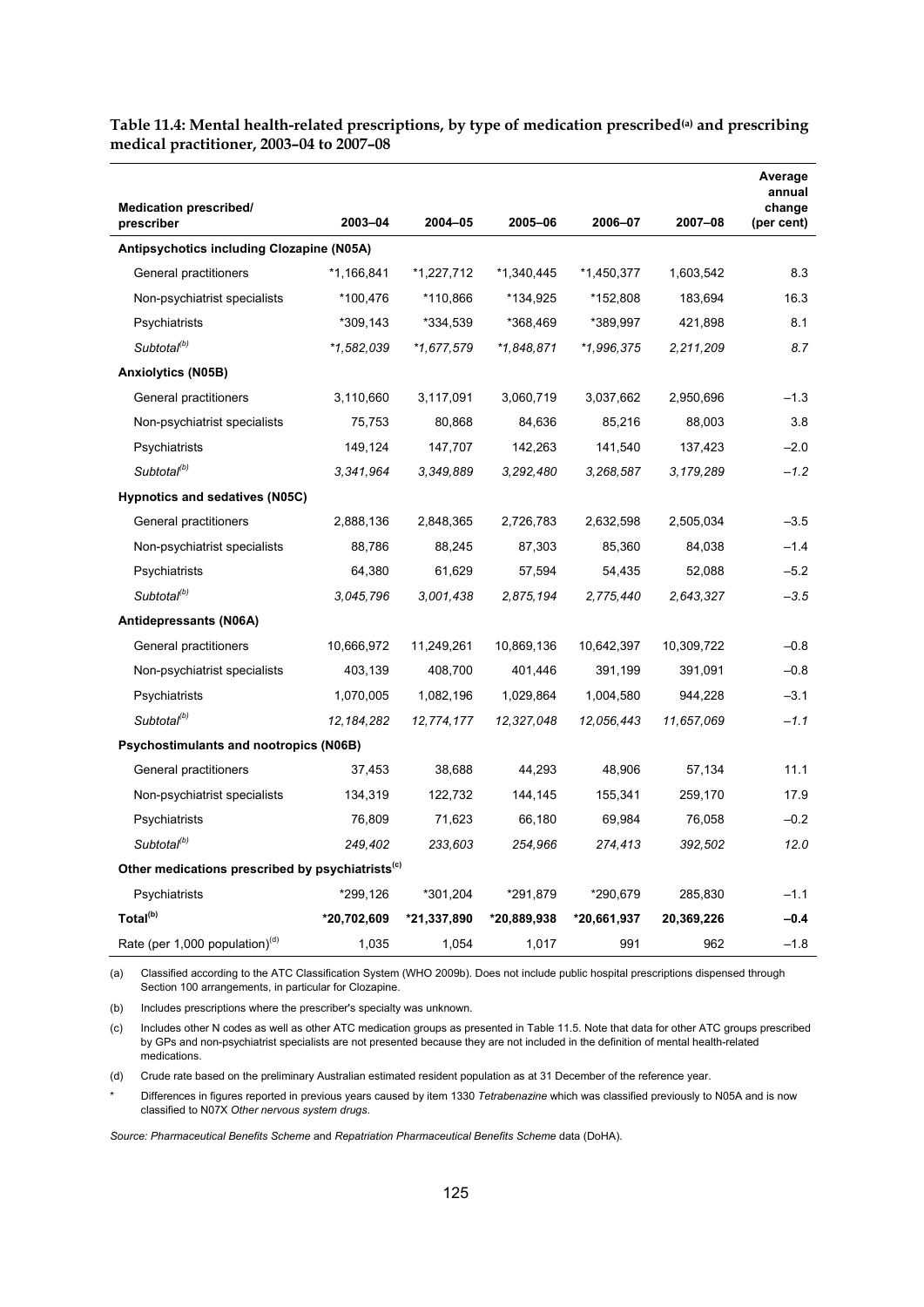### **11.3 Patients**

In 2007–08, 20.4 million PBS/RPBS-subsidised prescriptions for mental health-related medications were provided to 2.2 million patients (Table 11.5). This represents an average of 9.2 prescriptions per patient.

There was some variation in the number of prescriptions per patient across sex, age and area of residence groups, with lower average rates for young people and those in *Very remote* areas. There was more marked variation in the number of people obtaining mental health-related prescriptions per 1,000 population (rather than prescriptions per patient). Females, people aged 55 and over, and people living in *Inner regional* and *Outer regional* areas had higher rates of receipt of mental health-related prescriptions than the national average of 105 patients per 1,000 population.

| <b>Patient</b><br>demographics | Number of<br>patients <sup>(b)</sup> | Per cent of<br>patients <sup>(c)</sup> | Rate<br>(per 1,000<br>population) <sup>(d)</sup> | Number of<br>scripts      | Per cent<br>of<br>scripts | Rate<br>(per 1,000<br>population) <sup>(c)</sup> | <b>Scripts</b><br>per<br>patient |
|--------------------------------|--------------------------------------|----------------------------------------|--------------------------------------------------|---------------------------|---------------------------|--------------------------------------------------|----------------------------------|
| Age (years)                    |                                      |                                        |                                                  |                           |                           |                                                  |                                  |
| Less than 15                   | 52,037                               | 2.3                                    | 13                                               | 323,777                   | 1.6                       | 79                                               | 6.2                              |
| $15 - 24$                      | 121,312                              | 5.5                                    | 41                                               | 749,700                   | 3.7                       | 254                                              | 6.2                              |
| $25 - 34$                      | 199,114                              | 9.0                                    | 68                                               | 1,714,090                 | 8.5                       | 584                                              | 8.6                              |
| $35 - 44$                      | 283,735                              | 12.8                                   | 92                                               | 2,743,918                 | 13.6                      | 887                                              | 9.7                              |
| $45 - 54$                      | 308,693                              | 13.9                                   | 105                                              | 3,120,428                 | 15.5                      | 1,064                                            | 10.1                             |
| $55 - 64$                      | 361,545                              | 16.3                                   | 152                                              | 3,457,224                 | 17.1                      | 1,457                                            | 9.6                              |
| $65+$                          | 892,013                              | 40.2                                   | 319                                              | 8,059,868                 | 40.0                      | 2,880                                            | 9.0                              |
| <b>Sex</b>                     |                                      |                                        |                                                  |                           |                           |                                                  |                                  |
| Male                           | 859,498                              | 38.7                                   | 82                                               | 7,674,377                 | 38.1                      | 729                                              | 8.9                              |
| Female                         | 1,358,951                            | 61.3                                   | 128                                              | 12,494,628                | 61.9                      | 1,173                                            | 9.2                              |
| Area of residence              |                                      |                                        |                                                  |                           |                           |                                                  |                                  |
| Major cities                   | 1,389,301                            | 63.4                                   | 96                                               | 12,617,705                | 63.5                      | 870                                              | 9.1                              |
| Inner regional                 | 544,830                              | 24.9                                   | 130                                              | 4974,316                  | 25.0                      | 1,191                                            | 9.1                              |
| Outer regional                 | 228,480                              | 10.4                                   | 114                                              | 2037,765                  | 10.3                      | 1,015                                            | 8.9                              |
| Remote                         | 23,729                               | 1.1                                    | 73                                               | 201,732                   | 1.0                       | 619                                              | 8.5                              |
| Very remote                    | 6,044                                | 0.3                                    | 35                                               | 46,037                    | 0.2                       | 264                                              | 7.6                              |
| <b>Total</b>                   | 2,219,234                            | 100.0                                  | 105                                              | 20.369.226 <sup>(e)</sup> | 100.0                     | 962                                              | 9.2                              |

**Table 11.5: Patients dispensed with mental health-related prescriptions(a): patient demographic characteristics and services received, 2007–08** 

(a) Does not include public hospital prescriptions dispensed through Section 100 arrangements.

(b) The number of service users for each demographic variable may not sum to the total due to missing and/or not reported data.

(c) The percentages shown do not include service users for whom the demographic information was missing and/or not reported.

(d) Crude rate based on the preliminary Australian estimated resident population as at 31 December 2007, except for area of residence where 30 June 2006 preliminary estimates of resident population by Australian Standard Geographical Classification remoteness area were used and then pro-rated using the preliminary Australian estimated resident population as at 31 December 2007.

(e) Includes 197,930 prescriptions for which no patient identifying information exists.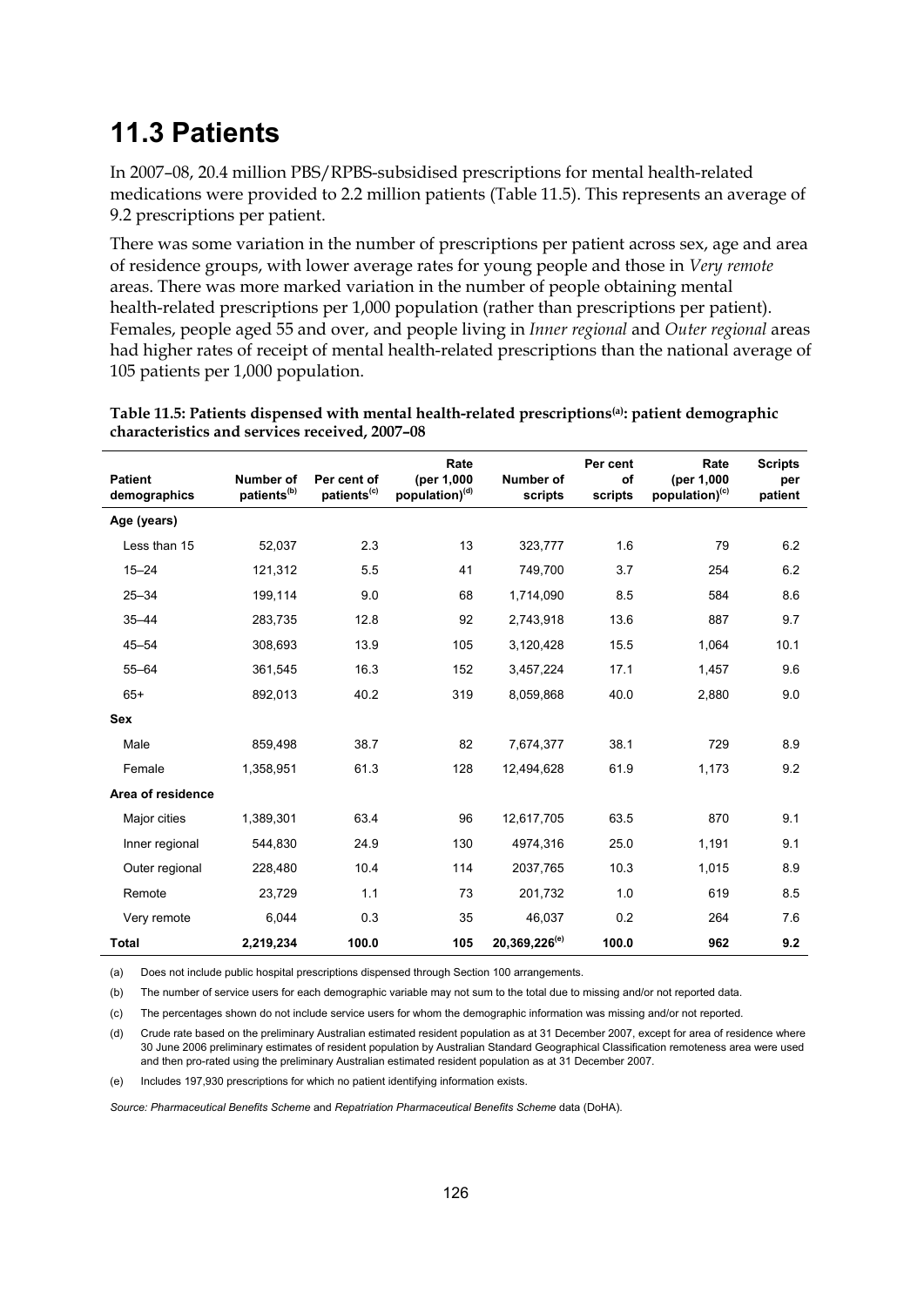Commensurate with the rates of mental health-related medications prescribed across states and territories, the rate of patients obtaining mental health-related prescriptions (per 1,000 population) in 2007–08 was very low in the Australian Capital Territory (80 per 1,000 population), while Tasmania and South Australia had very high patient rates (135 and 122 patients per 1,000 population, respectively) compared with the national average of 105 (Table 11.6).

Tasmania had a low rate of patients obtaining mental health-related prescriptions from psychiatrists (5.8% of patients compared with 11.1% in the Australian Capital Territory and 9.2% nationally). Tasmania also had a higher rate of patients obtaining mental health-related prescriptions from GPs than other jurisdictions (94.2% compared with 91.6% nationally), while a higher proportion of patients in Victoria obtained mental health-related prescriptions from non-psychiatric specialists (14.1% compared with 12.1% nationally).

A high proportion of patients of psychiatrists in Western Australia obtained prescriptions for psychostimulant and nootropic medications (22.5% compared with a national average of only 6.1%). The Australian Capital Territory also had a high proportion (12.5%) of patients of psychiatrists obtaining prescriptions for psychostimulant and nootropic medications. Similarly, a high proportion of patients of non-psychiatric specialists receiving mental health-related medications in Tasmania, New South Wales and the Australian Capital Territory obtained prescriptions for psychostimulants and nootropics (around 25% compared with a national average of 16.6%).

The number of patients obtaining mental health-related prescriptions declined over the 5 years to 2007–08 by an average annual rate of 3.6%, from 121 per 1,000 population in 2003–04 to 105 in 2007–08 (Table 11.7). The fall in the last 2 years of the period in particular was over 5% per year. The number of patients obtaining mental health-related prescriptions from GPs fell by 2.4% per year over the 5-year period, and by 4.4% per year over the last 2 years of the period. The number of patients obtaining mental health-related prescriptions from psychiatrists also fell over the 5 years while those obtaining mental health-related prescriptions from non-psychiatric specialists rose by 2.5% per year over the 5-year period and by 14.0% per year for psychostimulant and nootropic prescriptions in particular. Antipsychotics (including Clozapine) and psychostimulants and nootropics were the mental health-related medication groups with the greatest increase in patient numbers over the 5-year period across all prescriber types.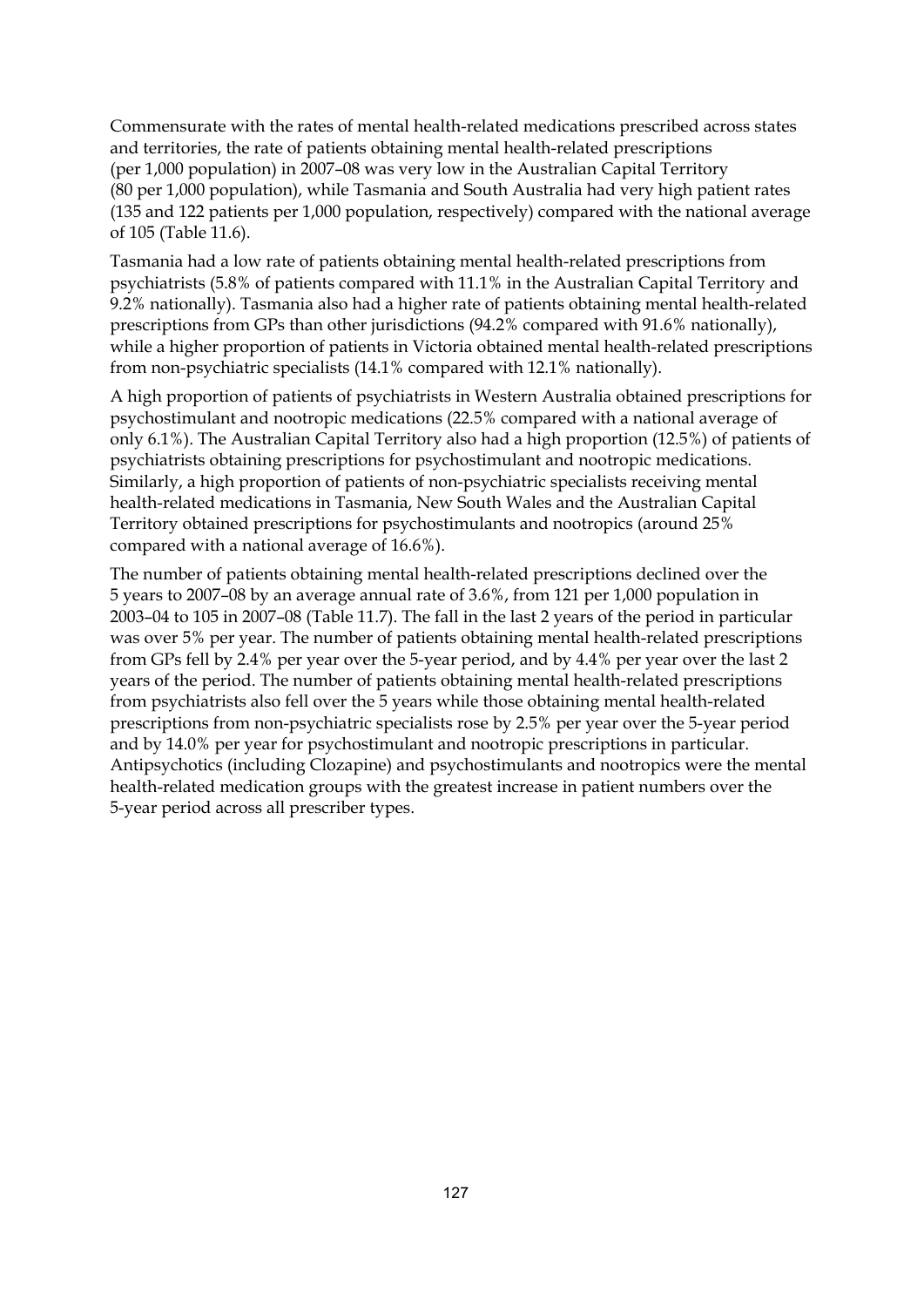|                                               | <b>NSW</b>                   | Vic     | Qld     | WA      | SA                             | Tas    | <b>ACT</b> | ΝT         | Australia |
|-----------------------------------------------|------------------------------|---------|---------|---------|--------------------------------|--------|------------|------------|-----------|
|                                               | <b>General practitioners</b> |         |         |         |                                |        |            |            |           |
| <b>N05A</b>                                   | 79,190                       | 61,398  | 42,061  | 18,508  | 22,350                         | 5,614  | 2,713      | 887        | 232,730   |
| <b>N05B</b>                                   | 154,467                      | 145,606 | 112,309 | 40,540  | 50,848                         | 20,756 | 4,437      | 1,435      | 530,406   |
| <b>N05C</b>                                   | 165,888                      | 139,591 | 102,478 | 51,060  | 50,294                         | 16,427 | 4,857      | 1,399      | 532,006   |
| N06A                                          | 430,538                      | 337,561 | 291,272 | 135,523 | 121,697                        | 42,775 | 18,187     | 5,447      | 1,383,028 |
| N06B                                          | 2,037                        | 900     | 5,115   | 1,798   | 827                            | 282    | 125        | 118        | 11,202    |
| Subtotal <sup>(d)</sup>                       | 640,606                      | 509,564 | 417,405 | 188,747 | 181,459                        | 63,183 | 24,608     | 7,527      | 2,033,140 |
|                                               |                              |         |         |         | Non-psychiatrist specialists   |        |            |            |           |
| <b>N05A</b>                                   | 10,371                       | 16,540  | 10,285  | 4,645   | 2,269                          | 582    | 528        | 401        | 45,621    |
| N05B                                          | 10,234                       | 14,749  | 10,619  | 3,678   | 3,223                          | 1,019  | 270        | 152        | 43,944    |
| <b>N05C</b>                                   | 12,264                       | 14,907  | 10,207  | 5,054   | 3,778                          | 846    | 324        | 130        | 47,511    |
| N06A                                          | 33,955                       | 40,237  | 29,908  | 14,203  | 8,802                          | 2,766  | 1,181      | 612        | 131,665   |
| N06B                                          | 18,763                       | 8,852   | 7,624   | 4,998   | 1,897                          | 1,489  | 625        | 266        | 44,514    |
| Subtotal <sup>(d)</sup>                       | 75,998                       | 79,289  | 57,638  | 27,691  | 17,303                         | 5,778  | 2,588      | 1,376      | 267,663   |
|                                               |                              |         |         |         | <b>Psychiatrists</b>           |        |            |            |           |
| <b>N05A</b>                                   | 24,163                       | 20,349  | 12,447  | 3,990   | 6,172                          | 1,180  | 1,233      | 252        | 69,788    |
| N <sub>05</sub> B                             | 7,720                        | 9,939   | 6,461   | 1,608   | 2,632                          | 868    | 278        | 89         | 29,597    |
| <b>N05C</b>                                   | 3,793                        | 4,277   | 3,416   | 1,040   | 1,483                          | 333    | 221        | 34         | 14,600    |
| N06A                                          | 45,042                       | 38,996  | 29,624  | 11,357  | 12,530                         | 2,904  | 1,794      | 344        | 142,596   |
| N06B                                          | 3,615                        | 1,736   | 1,965   | 3,750   | 789                            | 178    | 377        | 13         | 12,423    |
| Other N codes                                 | 12,014                       | 11,348  | 7,943   | 2,550   | 3,376                          | 783    | 551        | 113        | 38,679    |
| Other ATC codes                               | 9,174                        | 8,453   | 6,811   | 2,460   | 2,711                          | 632    | 402        | 144        | 30,790    |
| Subtotal <sup>(d)</sup>                       | 65,653                       | 55,614  | 40,736  | 16,695  | 17,512                         | 3,919  | 3,011      | 589        | 203,734   |
|                                               |                              |         |         |         | All prescribers <sup>(e)</sup> |        |            |            |           |
| <b>N05A</b>                                   | 96,360                       | 78,528  | 52,622  | 23,095  | 26,634                         | 6,534  | 3,676      | 1,265      | 288,725   |
| N <sub>05</sub> B                             | 162,697                      | 156,034 | 118,839 | 42,787  | 53,204                         | 21,433 | 4,735      | 1,565      | 561,304   |
| <b>N05C</b>                                   | 172,756                      | 147,510 | 107,922 | 53,608  | 52,488                         | 16,932 | 5,131      | 1,491      | 557,852   |
| N06A                                          | 464,348                      | 369,883 | 312,920 | 145,960 | 131,097                        | 44,983 | 19,506     | 5,859      | 1,494,587 |
| N06B                                          | 23,278                       | 10,887  | 12,617  | 9,674   | 3,138                          | 1,824  | 1,059      | 342        | 62,819    |
| Total <sup>(d)(f)</sup>                       | 702,552                      | 560,438 | 450,879 | 207,781 | 194,778                        | 67,077 | 27,214     | 8,741      | 2,219,234 |
| Rate (per 1,000<br>population) <sup>(g)</sup> | 101                          | 107     | 107     | 98      | 122                            | 135    | 80         | $39^{(h)}$ | 105       |

**Table 11.6: Patients dispensed with mental health-related prescriptions, by prescribing medical practitioner and type of medication prescribed(a), states and territories(b)(c), 2007–08** 

(a) Classified according to the ATC Classification System (WHO 2009b). Does not include public hospital prescriptions dispensed through Section 100 arrangements, in particular for Clozapine. See Table 11.1 for a key to the ATC codes.

(b) State/territory is based on the patient's residential address. If the patient's address is unknown, the state or territory of the supplying pharmacy is used. A small number of records for which state/territory is unknown appear only in the Australia column.

(c) Excludes prescriptions where the patient identity is unknown.

(d) As a patient may obtain prescriptions for medications in more than one group, the total may be less than the sum of each ATC group.

(e) Includes counts for 12,695 patients where the prescriber's specialty was unknown.

(f) Includes other N codes and other ATC medication groups prescribed by a psychiatrist. Note that data for other ATC groups prescribed by GPs and non-psychiatrist specialists are not presented because they are not included in the definition of mental health-related medications. (g) Crude rate based on the preliminary Australian estimated resident population as at 31 December 2007.

(h) A substantial proportion of the Australian Government subsidy of pharmaceuticals in the Northern Territory is funded through the Aboriginal Health Services program, which is processed on the basis of boxes supplied to Aboriginal Health Services and not through the usual PBS systems (DoHA 2008a).